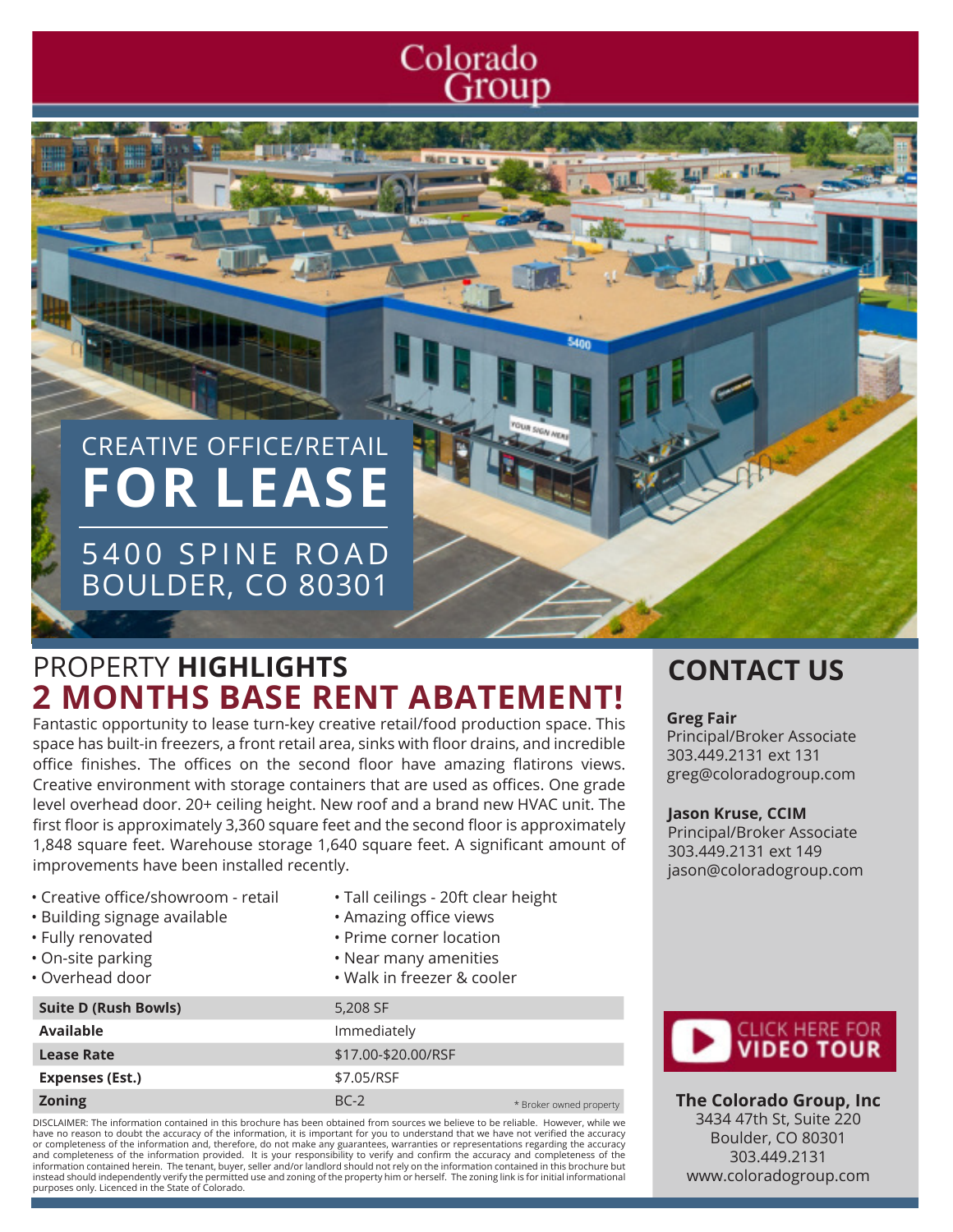# RETAIL /FOOD PRODUCTION SPACE FOR LEASE 5400 SPINE ROAD, BOULDER, CO 80301

#### PROPERTY **FLOOR PLAN**





**The Colorado Group, Inc. | 3434 47th St, Suite 220, Boulder, CO 80301 | 303-449-2131 | www.coloradogroup.com** \* For a complete disclaimer, please see page one of this brochure.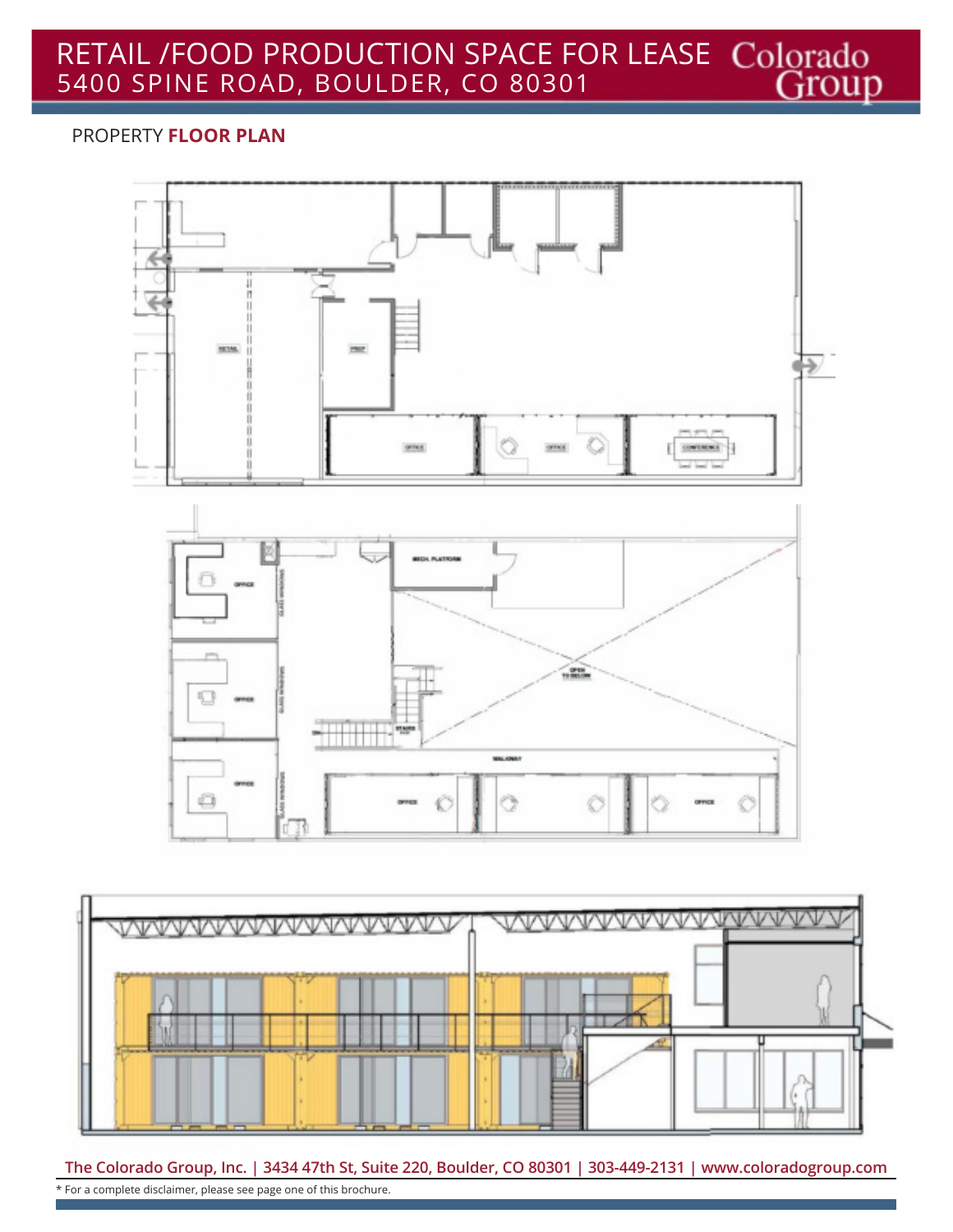### RETAIL /FOOD PRODUCTION SPACE FOR LEASE 5400 SPINE ROAD, BOULDER, CO 80301





**The Colorado Group, Inc. | 3434 47th St, Suite 220, Boulder, CO 80301 | 303-449-2131 | www.coloradogroup.com** \* For a complete disclaimer, please see page one of this brochure.